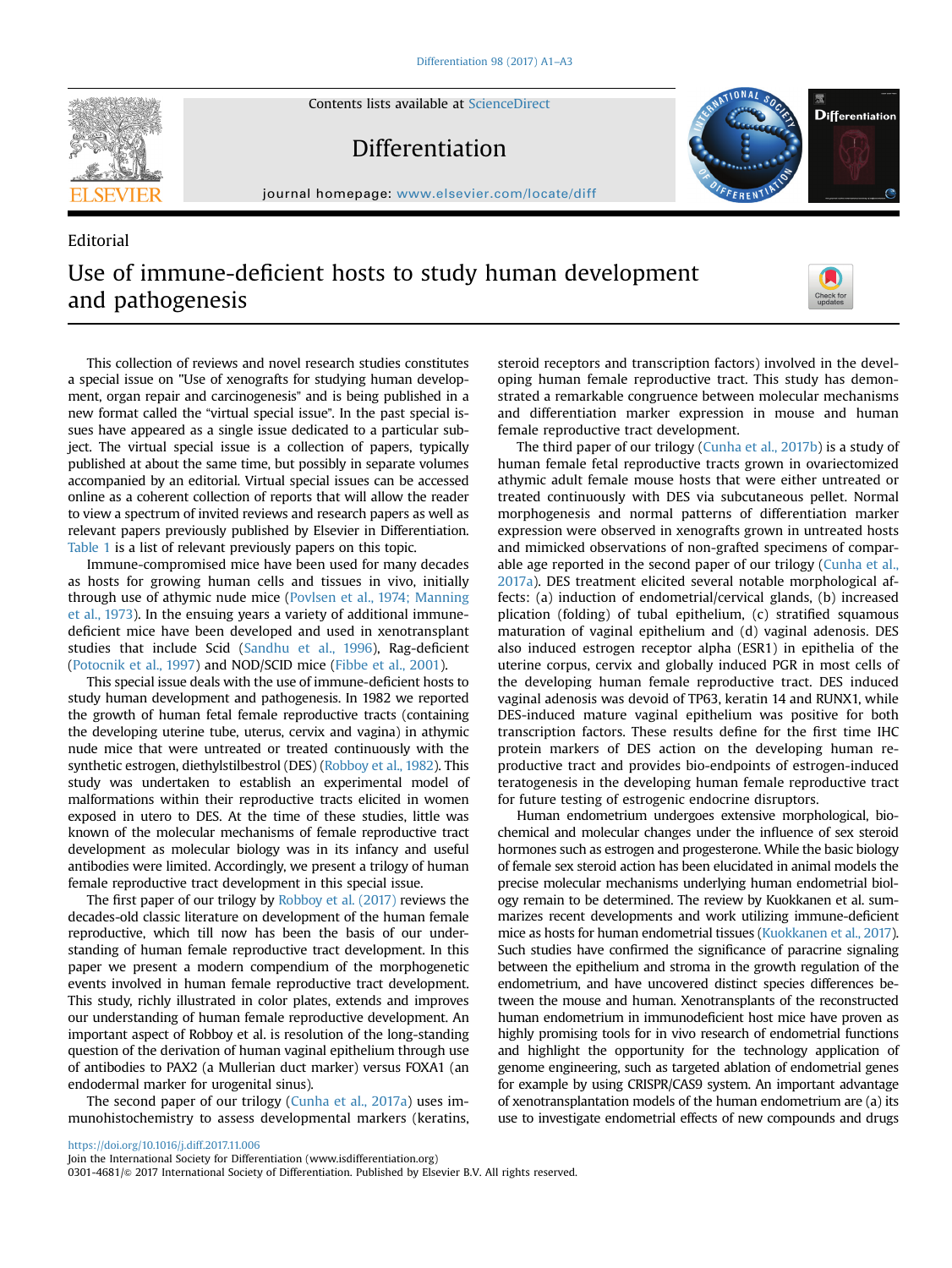## <span id="page-1-0"></span>Table 1

Historic papers on the use of human xenografts.

| Title                                                                                                                                                                                                                                                                                                                                                                                                                                                                                  | Reference                                                                                                   |
|----------------------------------------------------------------------------------------------------------------------------------------------------------------------------------------------------------------------------------------------------------------------------------------------------------------------------------------------------------------------------------------------------------------------------------------------------------------------------------------|-------------------------------------------------------------------------------------------------------------|
| Effects of human fetal gastroenteric mesenchymal cells on some developmental aspects of animal gut endoderm<br>Human breast epithelial xenografts: An immunocytochemical and ultrastructural study of differentiation and lactogenic response<br>Human intestinal development in a severe combined immunodeficient xenograft model<br>Three distinct keratinocyte subtypes identified in human oral epithelium by their patterns of keratin expression in culture and in<br>xenografts | (Lacroix et al., 1984)<br>(Dubois et al., 1987)<br>(Savidge et al., 1995)<br>(Lindberg and Rheinwald, 1990) |
| Comparative tumor morphogenesis of two human colon adenocarcinoma cell clones xenografted in the immunosuppressed<br>newborn rat                                                                                                                                                                                                                                                                                                                                                       | (Remy et al., 1993)                                                                                         |
| Conventional patterns of human intestinal proliferation in a severe-combined immunodeficient xenograft model<br>Exploration of Shh and BMP paracrine signaling in a prostate cancer xenograft                                                                                                                                                                                                                                                                                          | (Shmakov et al., 1995)<br>(Shaw et al., 2010)                                                               |
| Mesenchyme-mediated and endogenous regulation of growth and differentiation of human skin keratinocytes derived from different<br>body sites                                                                                                                                                                                                                                                                                                                                           | (Boukamp et al., 1990)                                                                                      |
| Interactions between adult human prostatic epithelium and rat urogenital sinus mesenchyme in a tissue recombination model                                                                                                                                                                                                                                                                                                                                                              | (Hayward et al., 1998)                                                                                      |
| Mesenchymal reprogramming of adult human epithelial differentiation                                                                                                                                                                                                                                                                                                                                                                                                                    | (Aboseif et al., 1999)                                                                                      |
| Cross-species stromal signaling programs human embryonic stem cell differentiation<br>Methods for studying human organogenesis                                                                                                                                                                                                                                                                                                                                                         | (Taylor and Risbridger, 2014)<br>(Cunha et al., 2016)                                                       |
| Subrenal capsule grafting technology in human cancer modeling and translational cancer research                                                                                                                                                                                                                                                                                                                                                                                        | (Wang et al., 2016)                                                                                         |
| Defects of basement membrane and hemidesmosome structure correlate with malignant phenotype and stromal interactions in<br>HaCaT-Ras xenografts                                                                                                                                                                                                                                                                                                                                        | (Tomakidi et al., 1999)                                                                                     |
| Tumor-host interactions contribute to the elevated expression level of $\alpha$ 1-antichymotrypsin in metastatic breast tumor xenografts                                                                                                                                                                                                                                                                                                                                               | (Montel et al., 2005)                                                                                       |

and elucidating the molecular mechanisms underlying endometrial functions to prevent and cure disease as well as enhance endometrial function and fertility.

The paper by Isaacson et al. continues the theme of the use of immune-deficient hosts in the study of human organogenesis, namely development of external genitalia [\(Isaacson et al., 2017\)](#page-2-0). This paper is a xenograft study of human penile urethral and clitoral development in which human fetal penes and clitorides were grown under the renal capsules of gonadectomized athymic mice that were untreated or treated with a subcutaneous pellet of dihydrotestosterone (DHT) or diethylstilbestrol (DES). Non-grafted specimens of similar fetal age were sectioned and immunostained for a variety of differentiation markers. Normal morphogenesis and normal expression patterns of cytokeratins, uroplakin and the androgen receptor were observed in xenografted specimens. DHT treatment reliably produced tubularization of nascent urethral and vestibular structures and male patterns of androgen receptor expression in grafts of both genetic sexes, while estrogenic (DES) or hormonally absent conditions reliably resulted in a persistent open urethral/vestibular groove and female patterns of androgen receptor expression. The validation of this model enables further study into causal pathways by which endocrine-disrupting and endocrine-mimicking substances may directly cause disruption of normal human urethral development or hypospadias.

The paper by Salgado et al. reviews xenograft models to study skin physiology [\(Salgado et al., 2017\)](#page-2-0). Xenograft models are particularly useful due to the lack of clinically relevant animal models in predicting drug effectiveness in humans. Species differences in skin biology are especially evident for complex skin conditions, such as psoriasis and eczema, where interactions between the immune system, epidermis and the environment likely occur. While animal models are still considered the gold standard for systemic toxicity studies, alternative xenograft models are now used for certain applications. Accordingly, research efforts have focused on "humanizing" mouse models to better recapitulate human skin physiology. In their review, Salgado et al. outline the different approaches undertaken to study skin biology using human tissue xenografts in mice and the technical challenges involved. Recent developments are described to generate humanized multi-tissue compartment mice that carry both a functioning human immune system and skin xenografts. Such composite animal models provide promising opportunities to study drugs, disease and differentiation with greater clinical relevance.

The paper by [Hutka et al. \(2017\)](#page-2-0) describes the use of immunedeficient hosts to study human testicular development. Testicular transplantation has been employed as a 'direct' approach to understand the development of human fetal and prepubertal testis in health and disease. In their review Hutka et al. describe the potential use of human testis xenotransplantation to study human testicular development and its application for assessing the effects of environmental exposures in humans and establishing fertility preservation options for prepubertal boys with cancer.

The paper by [Sasaki et al. \(2017\)](#page-2-0) deals with the interaction of prostate carcinoma-associated fibroblasts with human epithelial cell lines in vivo. The authors emphasize that stromal-epithelial interactions play a crucial and poorly understood role in carcinogenesis and tumor progression. Tumor stroma is a complex mixture of cells that includes a fibroblasts often referred to as cancer-associated fibroblasts (CAF), desmoplasia or "reactive" stroma. In this paper Sasaki et al. discuss the approaches to understand these CAF-carcinoma interactions in prostate cancer in vivo models using human cells and tissues. A complex mixture of signaling molecules has been revealed acting both within the stromal tissue and between the stromal and epithelial tissues. Understanding the molecular basis of these cell-cell interactions may provide a basis for new medical approaches to prostatic carcinogenesis.

[McLean et al. \(2017\)](#page-2-0) discuss the use of prostate cancer xenografts and hormone induced prostatic carcinogenesis. Despite the advent of transgenic and gene knockout animal models in the prostate cancer, species differences in the carcinogenic process continue to raise the issue of relevance of animal models for human prostatic carcinogenesis, thus raising the need for utilizing xenograft models. Xenografts of human cells and tissues provide an approach with undeniable relevance to human pathogenesis with potential clinical significance. Human xenograft models that progress from one pathologic state to another are commonly used to address important scientific questions including malignant transformation, metastatic spread, and castration resistance. McLean et al. review the utilization of xenografts to assess the biology and genetics of prostate cancer, as well as, for therapeutic benefit. In addition, xenografts are also utilized as a tool in precision personalized medicine where patient derived xenografts (PDXs) can be grown in multiple animals and assessed for therapeutic efficacy. The popularity of such xenograft models and PDXs has led to availability of these resources through public and commercial institutions. McLean et al. describe both traditional and emerging models of prostate cancer and their potential uses. Further development of current models and introduction of new models will likely provide new insights and better understanding of prostatic carcinogenesis and progression.